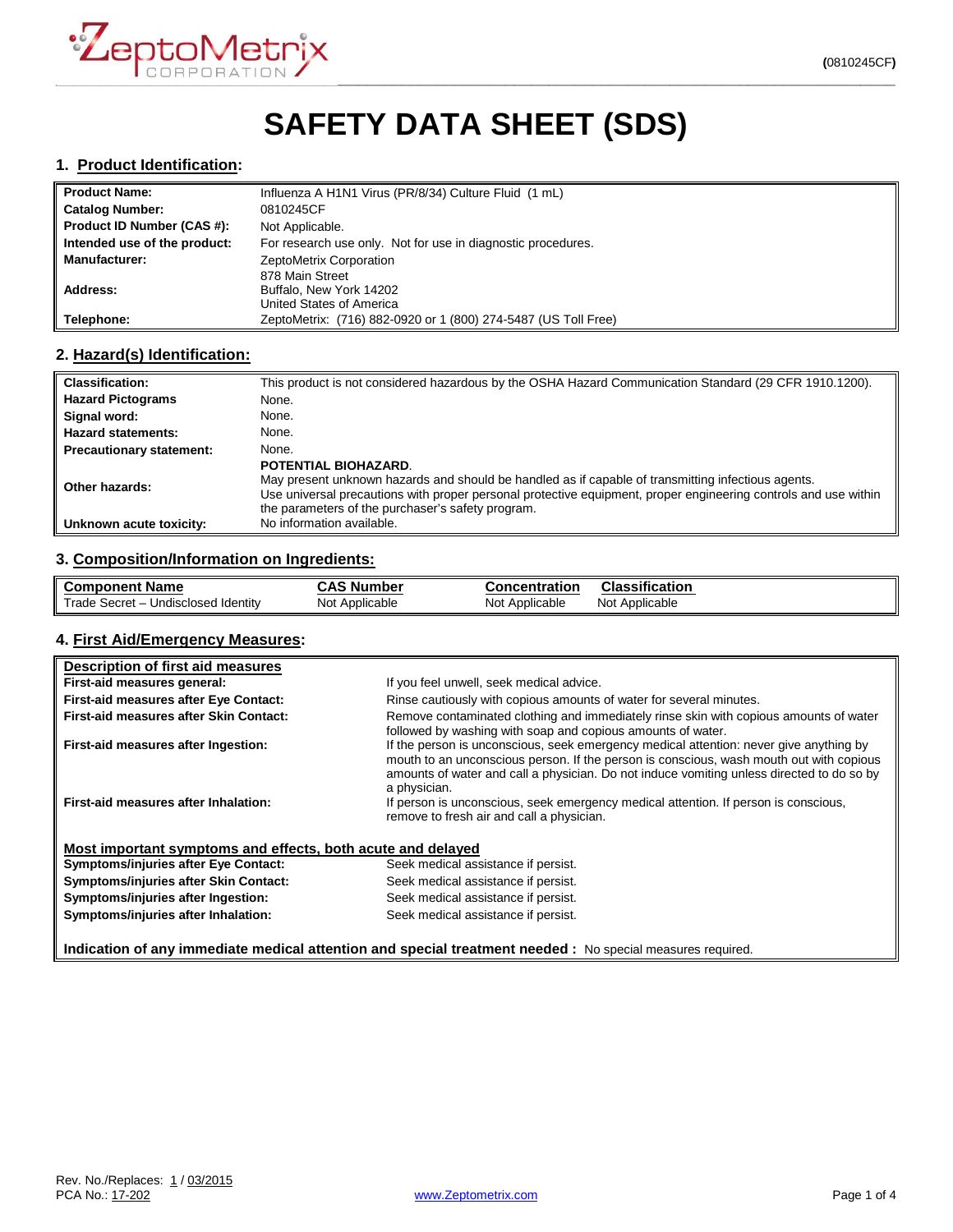

| <b>Extinguishing Media</b>                            |                                                                                            |
|-------------------------------------------------------|--------------------------------------------------------------------------------------------|
| Suitable extinguishing media:                         | Use an extinguishing agent suitable for the surrounding area.                              |
| Unsuitable extinguishing media:                       | Use an extinguishing agent suitable for the surrounding area.                              |
| Special hazards arising from the substance or mixture |                                                                                            |
| Fire hazard:                                          | No known hazards.                                                                          |
| <b>Explosion hazard:</b>                              | No known hazards.                                                                          |
| <b>Reactivity:</b>                                    | No known hazards.                                                                          |
| <b>Advice for firefighters</b>                        |                                                                                            |
| <b>Firefighting instructions:</b>                     | Exercise caution when fighting a fire.                                                     |
| Protection during firefighting:                       | Firefighters should wear protective gear. Do not enter fire area without proper protective |
|                                                       | equipment, including respiratory protection.                                               |

# **6. Accidental Release Measures:**

| Personal precautions, protective equipment and emergency procedures |                                                                                  |  |
|---------------------------------------------------------------------|----------------------------------------------------------------------------------|--|
| <b>General measures:</b>                                            | Use appropriate personal protective equipment (PPE) and appropriate laboratory   |  |
|                                                                     | procedures.                                                                      |  |
|                                                                     |                                                                                  |  |
| For non-emergency personnel                                         |                                                                                  |  |
| <b>Protective equipment:</b>                                        | Use appropriate personal protective equipment (PPE).                             |  |
| <b>Emergency procedures:</b>                                        | Use appropriate emergency laboratory procedures.                                 |  |
|                                                                     |                                                                                  |  |
| For emergency responders                                            |                                                                                  |  |
| <b>Protective equipment:</b>                                        | Use appropriate personal protective equipment (PPE).                             |  |
| <b>Emergency procedures:</b>                                        | Use appropriate emergency procedures.                                            |  |
|                                                                     |                                                                                  |  |
| Methods and material for containment and cleaning up                |                                                                                  |  |
| For containment:                                                    | Contain material in accordance to State and Federal regulations.                 |  |
| Methods for cleaning up:                                            | Follow and dispose of material in accordance to State and Federal waste disposal |  |
|                                                                     | regulations.                                                                     |  |
|                                                                     |                                                                                  |  |

## **7. Handling and Storage:**

| Precautions for safe handling: | Handle in accordance with all Biosafety Level 2 procedures. Please reference the 5 <sup>th</sup><br>edition of Biosafety in Microbiological and Biomedical Laboratories (BMBL) for a detailed<br>discussion on biological safety<br>(http://www.cdc.gov/biosafety/publications/bmbl5/index.htm). |
|--------------------------------|--------------------------------------------------------------------------------------------------------------------------------------------------------------------------------------------------------------------------------------------------------------------------------------------------|
| <b>Storage conditions:</b>     | Keep container closed when not in use. Do not store in a frost-free freezer.                                                                                                                                                                                                                     |
| Incompatible products:         | No Data Available.                                                                                                                                                                                                                                                                               |
| Incompatible materials:        | No Data Available.                                                                                                                                                                                                                                                                               |
| Storage:                       | Recommended storage temperature -65°C.                                                                                                                                                                                                                                                           |

## **8. Exposure Controls and Personal Protection:**

| Appropriate engineering controls:<br><b>Personal Protective Equipment:</b> | Use universal precautions. Product may present unknown biohazard.<br>Use laboratory coat, protective gloves, safety glasses and suitable protective clothing. |
|----------------------------------------------------------------------------|---------------------------------------------------------------------------------------------------------------------------------------------------------------|
| Pictograms:                                                                |                                                                                                                                                               |
| <b>Eye/Face protection:</b>                                                | Wear in accordance with good laboratory practices and safety procedures.                                                                                      |
| Skin and body protection:                                                  | Wear in accordance with good laboratory practices and safety procedures.                                                                                      |
| <b>Respiratory protection:</b>                                             | Wear in accordance with good laboratory practices and safety procedures.                                                                                      |
| Hand protection:                                                           | Wear in accordance with good laboratory practices and safety procedures.                                                                                      |
| <b>Mechanical protection:</b>                                              | Wear in accordance with good laboratory practices and safety procedures.                                                                                      |
| Special work practices:                                                    | Follow purchaser's safety program.                                                                                                                            |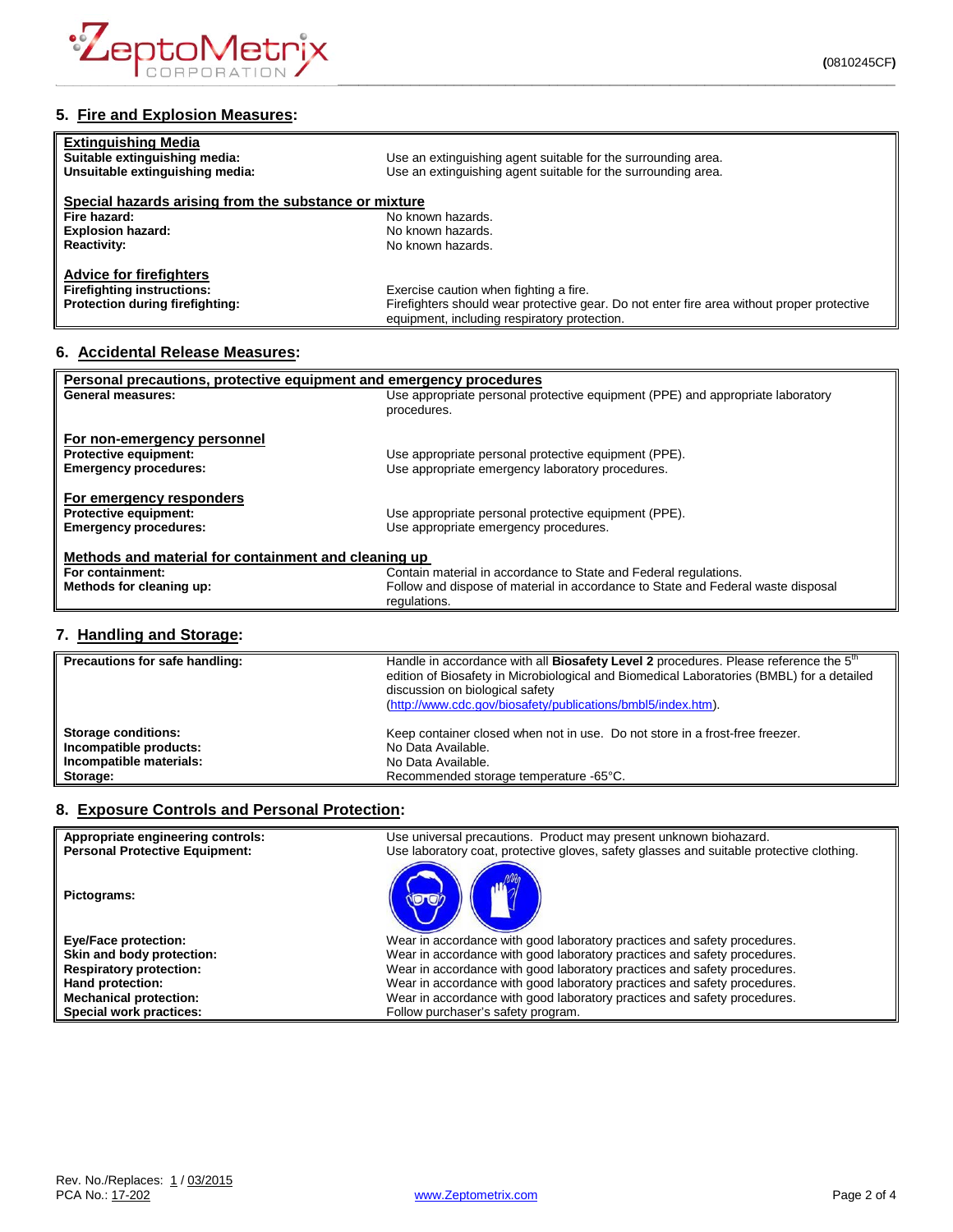

# **9. Physical and Chemical Properties:**

| <b>Physical State:</b>                        | Liquid at room temperature.                 |
|-----------------------------------------------|---------------------------------------------|
| Appearance/color:                             | Light pink, orange, or yellow-ish in color. |
| Odor:                                         | No Data Available.                          |
| Odor threshold:                               | No Data Available.                          |
| pH:                                           | No Data Available.                          |
| Melting point/freezing point:                 | No Data Available.                          |
| <b>Boiling point:</b>                         | No Data Available.                          |
| Flash point:                                  | No Data Available.                          |
| <b>Evaporation rate:</b>                      | No Data Available.                          |
| Flammability:                                 | No Data Available.                          |
| Upper/lower flammability or explosive limits: | No Data Available.                          |
| Vapor pressure:                               | No Data Available.                          |
| Vapor density:                                | No Data Available.                          |
| <b>Relative density:</b>                      | No Data Available.                          |
| Solubility(ies):                              | No Data Available.                          |
| <b>Partition coefficient:</b>                 | No Data Available.                          |
| Auto-ignition temperature:                    | No Data Available.                          |
| <b>Decomposition temperature:</b>             | No Data Available.                          |
| Viscosity:                                    | No Data Available.                          |
| Other information:                            | May settle. Mix gently before use.          |

# **10. Stability and Reactivity:**

| <b>Reactivity:</b>                  | No Data Available.                                                                                      |
|-------------------------------------|---------------------------------------------------------------------------------------------------------|
| Chemical stability:                 | The product is stable.                                                                                  |
| Possibility of hazardous reactions: | Under normal conditions of storage and use, hazardous reactions will not occur.                         |
| <b>Conditions to avoid:</b>         | No Data Available.                                                                                      |
| Incompatible materials:             | No Data Available.                                                                                      |
| Hazardous decomposition products:   | Under normal conditions of storage and use, hazardous decomposition products should<br>not be produced. |

## **11. Toxicological Information:**

| <b>Skin corrosion/irritation:</b>                   | No Data Available. |
|-----------------------------------------------------|--------------------|
| Eye damage/irritation:                              | No Data Available. |
| <b>Respiratory damage/irritation:</b>               | No Data Available. |
| Ingestion damage/irritation:                        | No Data Available. |
| Specific target organ toxicity (single exposure):   | No Data Available. |
| Specific target organ toxicity (repeated exposure): | No Data Available. |
| <b>Numerical measure of toxicity:</b>               | No Data Available. |
| Symptoms/injuries after skin contact:               | No Data Available. |
| Symptoms/injuries after eye contact:                | No Data Available. |
| Symptoms/injuries after inhalation:                 | No Data Available. |
| Symptoms/injuries after ingestion:                  | No Data Available. |

#### **12. Ecological Information:**

| Ecotoxicity:                      | No Data Available. |
|-----------------------------------|--------------------|
| Persistence and degradability:    | No Data Available. |
| <b>Bioaccumulative potential:</b> | No Data Available. |
| Mobility in soil:                 | No Data Available. |
| Other adverse effects:            | No Data Available. |

#### **13. Disposal Information:**

| ML<br>oв.<br>50<br>- - | State<br>and<br>local<br>1.0 <sub>m</sub><br>- -<br>$\overline{a}$<br>- 스<br>י הווה<br>.00<br>,,,<br>. Ir<br>~<br>$\epsilon$<br>.ore<br>$\overline{\phantom{a}}$<br>$\sim$<br>ы.<br>-<br>.107<br>৴౹៶<br>วเเ<br><b>EULDI</b> 13.<br>.<br>. . |
|------------------------|---------------------------------------------------------------------------------------------------------------------------------------------------------------------------------------------------------------------------------------------|
|                        |                                                                                                                                                                                                                                             |

# **14. Transport Information:**

| UN number                                                            | UN3373                                    |
|----------------------------------------------------------------------|-------------------------------------------|
| UN proper shipping name                                              | Biological Substance, Category B.         |
| <b>Hazard Class</b>                                                  | 6.2                                       |
| Packing group                                                        | None.                                     |
| <b>Environmental hazards</b>                                         | No data available.                        |
| <b>Transport in bulk</b><br>(According to MARPOL 73/78 and IBC Code) | Packing Instruction: P650                 |
| <b>Special precautions</b>                                           | May require Biosafety Level 2 Laboratory. |

[www.Zeptometrix.com](http://www.zeptometrix.com/) example and the property of 4